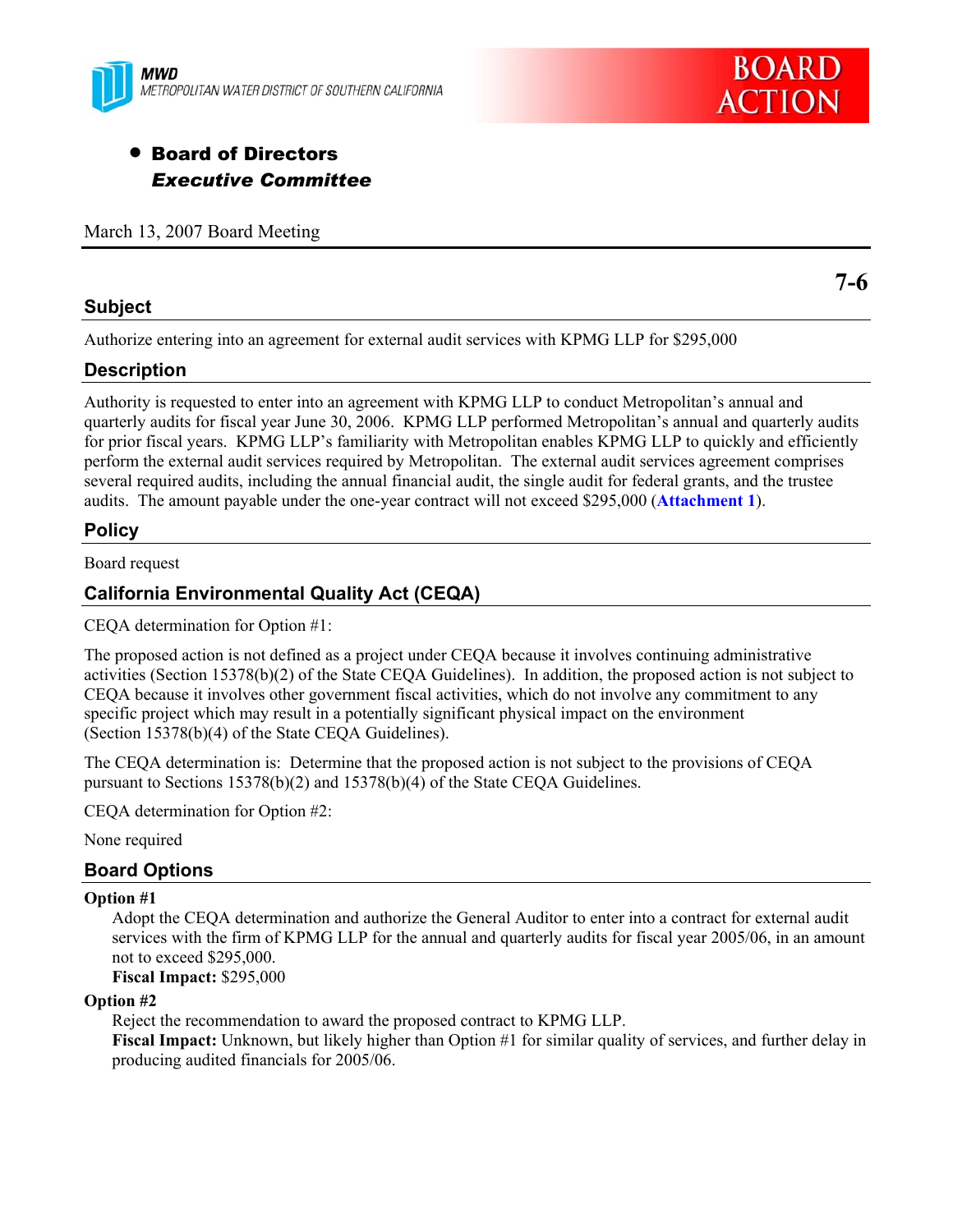# **Staff Recommendation**

Option #1

2/22/2007 *Gerald C. Riss Date* 

*General Auditor* 

**Attachment 1 – KPMG LLP Professional Fees Summary** 

BLA #5300